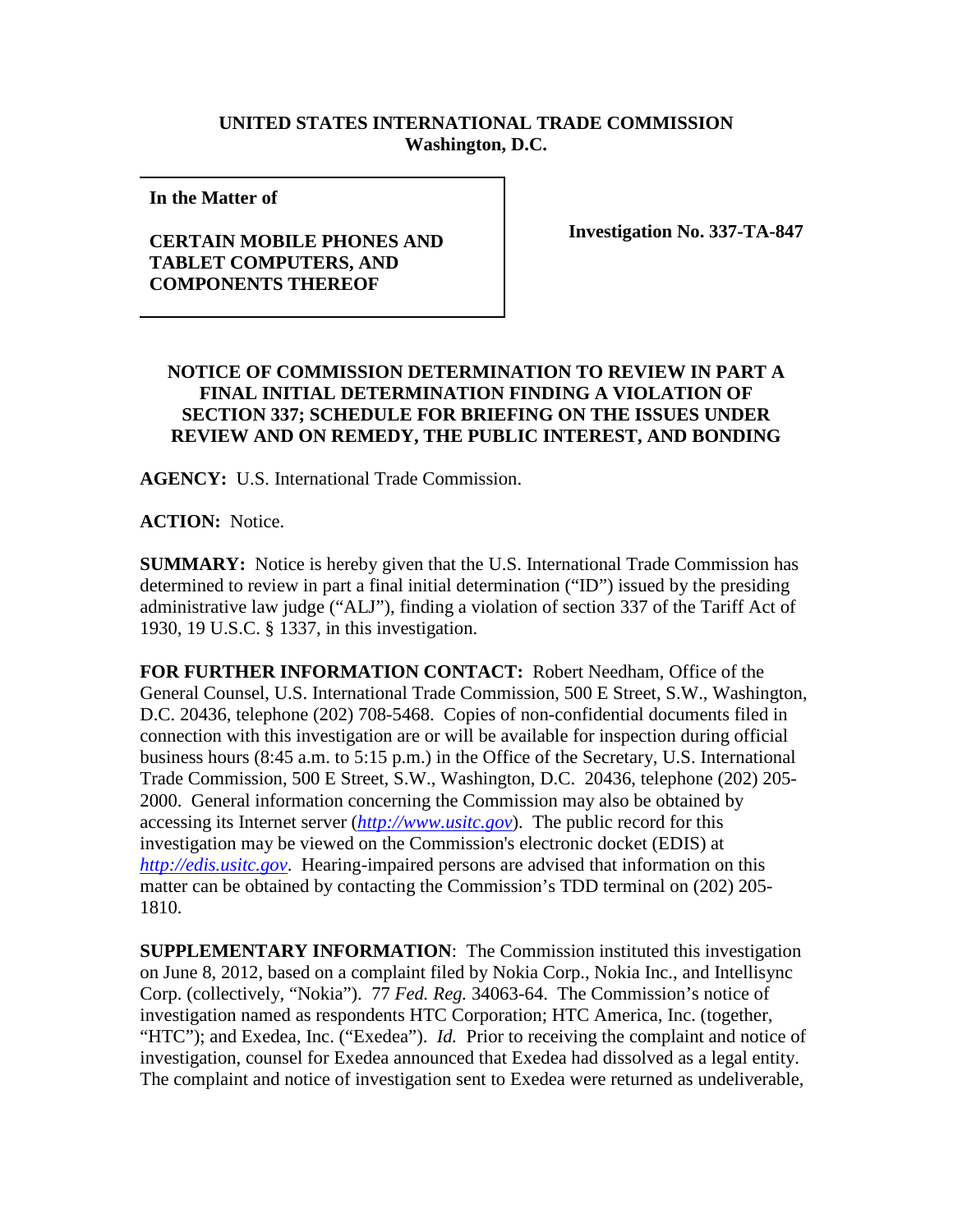and no further action was taken to serve Exedea. The Office of Unfair Import Investigations did not participate in this investigation.

Originally, Nokia asserted numerous claims from nine patents against HTC. Throughout the course of the investigation, several IDs terminated the investigation with respect to various patents and claims. *See* Order No. 9 (Feb. 7, 2013) (terminating the investigation with respect to U.S. Patent No. 7,366,529 because the patent was covered by an arbitration agreement), *not reviewed* (Mar. 11, 2013); Order No. 10 (Apr. 12, 2013) (terminating the investigation with respect to U.S. Patent Nos. 7,106,293; 6,141,664; and 7,209,911 patents based on Nokia's motion to withdraw the patents), *not reviewed* (Apr. 30, 2013); Order No. 14 (May 14, 2013) (terminating the investigation with respect to U.S. Patent No. 6,728,530 based on Nokia's motion to withdraw the patent), *not reviewed* (May 29, 2013); Order No. 33 (June 13, 2013) (terminating the investigation with respect to U.S. Patent No. 5,570,369 based on Nokia's motion to withdraw the patent), *not reviewed* (July 12, 2013). By the time of the final ID, Nokia asserted only claim 1 of U.S. Patent No. 5,884,190 ("the '190 patent"); claims 6, 8, 10, and 11 of U.S. Patent No. 6,393,260 ("the '260 patent"); and claims 2, 18, 19, 21, and 23 of U.S. Patent No. 7,415,247 ("the '247 patent").

On May 2, 2013, the ALJ issued an initial determination (Order 13) finding that HTC could not establish its defense of patent exhaustion. Nokia and HTC both petitioned for review of Order 13. On June 4, 2013, the Commission determined to review Order 13, and stated that it would render its final disposition on Order 13 in conjunction with the final disposition of the final initial determination in this investigation. Accordingly, Order 13 remains under review.

On September 23, 2013, the presiding ALJ issued his final ID, finding a violation of section 337 with respect to claims 6, 8, 10, and 11 of the '260 patent and claims 18, 19, 21, and 23 of the '247 patent, and finding no violation with respect to the '190 patent and claim 2 of the '247 patent. The ALJ recommended that a limited exclusion order issue against all infringing articles imported, sold for importation, or sold after importation by HTC. The ALJ also recommended that a cease-and-desist order issue against HTC.

On October 23, 2013, HTC filed a petition for review challenging several grounds for the ALJ's determination that HTC violated section 337. On October 31, 2013, Nokia filed a response in opposition to HTC's petition.

Having examined the record of this investigation, including the ALJ's final ID, the petition for review, and the response thereto, the Commission has determined to review the final ID in part. Specifically, the Commission has determined to review the ALJ's findings on claim construction, infringement, and the technical prong of the domestic industry requirement for the limitations "balance adjustment means" of the '260 patent and "different radio interfaces"/"different radio communications systems" of the '247 patent. The Commission has determined to review the ALJ's remaining findings on infringement and the technical prong of the domestic industry requirement for the '247 patent. The Commission has also determined to review the striking of the testimony and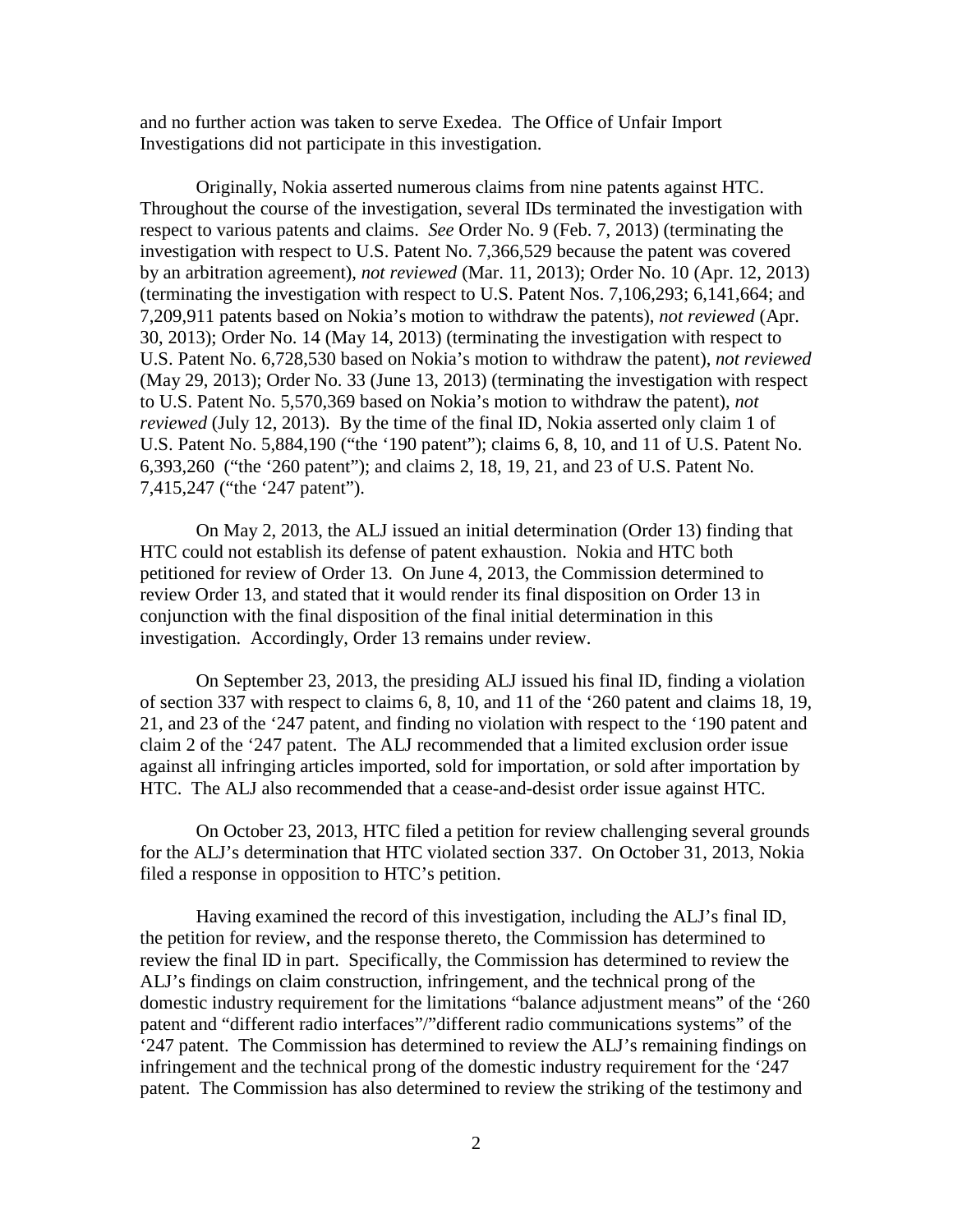witness statements of Dr. Colyannides. The Commission has determined not to review the remaining findings in the ID.

The parties are requested to brief their positions on the issues under review with reference to the applicable law and the evidentiary record. In connection with its review, the Commission is particularly interested in briefing on the following issues:

- 1. Whether the phrase "comprising transistors, or implemented using a variable voltage source" is an appropriate modifier of the corresponding structure for the phrase "balance adjustment means" in the '260 patent.
- 2. Whether Nokia's evidence with regards to the use of transistors in calibration is sufficient to establish HTC's infringement of the "balance adjustment means" limitation in the '260 patent.
- 3. Whether Nokia abandoned its contentions with respect to claims 18 and 19 of the '247 patent by failing to set forth with particularity HTC's infringement of the claim limitation "an input for receiving a digital baseband quadrature signal representing an information signal to be transmitted" in Nokia's pre-hearing brief.
- 4. Whether a person of ordinary skill in the art, reading the phrase "different radio communications systems" in the context of the limitation "wherein said mixer is common for processing signals for transmission in at least two different radio communication systems, and wherein said transmitter amplifier is common for amplifying carrier frequency signals for transmission to at least two different radio communications systems . . ." in light of the specification and prosecution history of the '247 patent, would have understood that the disclosed common mixer and common transmitter amplifier could be utilized with radio communications systems that differed in ways other than by frequency band.
- 5. Whether the Federal Circuit's decision in *Lifescan Scotland, Ltd. v. Shasta Techs., LLC*, 734 F.3d 1361 (Fed. Cir. 2013), or any other relevant court decisions, affects HTC's defense of patent exhaustion based on the transfer of rights under the Nokia-Qualcomm agreement.

The parties have been invited to brief only the discrete issues described above, with reference to the applicable law and evidentiary record. The parties are not to brief other issues on review, which are adequately presented in the parties' existing filings.

In connection with the final disposition of this investigation, the Commission may (1) issue an order that could result in the exclusion of the subject articles from entry into the United States, and/or (2) issue a cease and desist order that could result in the respondent being required to cease and desist from engaging in unfair acts in the importation and sale of such articles. Accordingly, the Commission is interested in receiving written submissions that address the form of remedy, if any, that should be ordered. If a party seeks exclusion of an article from entry into the United States for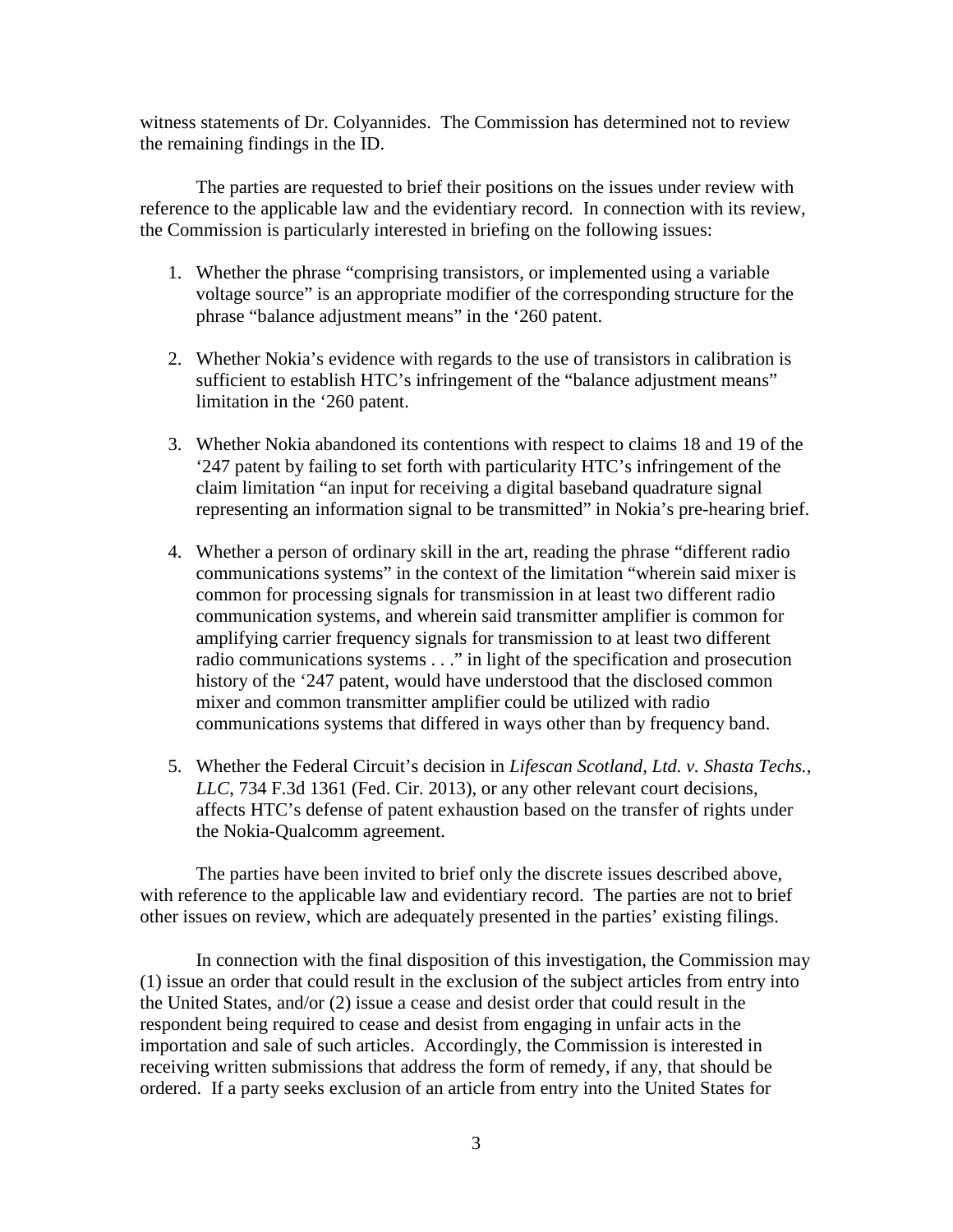purposes other than entry for consumption, the party should so indicate and provide information establishing that activities involving other types of entry either are adversely affecting it or likely to do so. For background, *see Certain Devices for Connecting Computers via Telephone Lines*, Inv. No. 337-TA-360, USITC Pub. No. 2843 (December 1994) (Commission Opinion).

If the Commission contemplates some form of remedy, it must consider the effects of that remedy upon the public interest. The factors the Commission will consider include the effect that an exclusion order and/or a cease and desist order would have on (1) the public health and welfare, (2) competitive conditions in the U.S. economy, (3) U.S. production of articles that are like or directly competitive with those that are subject to investigation, and (4) U.S. consumers. The Commission is therefore interested in receiving written submissions that address the aforementioned public interest factors in the context of this investigation. The Commission is particularly interested in briefing on the following issues:

- 1. HTC's statement on the public interest contends that the Qualcomm Magellan and Odyssey transceiver chips have become a *de facto* standard in the mobile devices industry. What evidence exists to support or refute HTC's contention? If HTC is correct, please discuss any evidence regarding whether the exclusion of HTC devices containing the Qualcomm Magellan and Odyssey chips raise any concerns similar to those raised by some commentators regarding patent hold-up in the FRAND-encumbered standards-essential patent context?
- 2. Several entities submitted statements on the public interest asserting that the Commission should consider in its public interest analysis the fact that HTC's accused products are complex devices comprising numerous components, whereas Nokia's infringement allegations are directed to a single component of the accused devices. How (if at all) should the Commission consider such a factor in determining whether to issue such a remedy or in fashioning an appropriate remedy in this investigation?
- 3. How (if at all) should Nokia's covenant not to sue Qualcomm over the asserted patents affect the Commission's consideration of the public interest in determining whether to issue a remedy against HTC based on the functionality of Qualcomm components or in fashioning an appropriate remedy in this investigation?
- 4. Several entities submitted statements on the public interest asserting that there should be a transition period for any remedy issued against HTC. Please explain and provide evidence regarding whether such a transition period is warranted in this investigation. Additionally, please explain and provide evidence regarding the appropriate duration for any such transition period.

If the Commission orders some form of remedy, the U.S. Trade Representative, as delegated by the President, has 60 days to approve or disapprove the Commission's action. *See* Presidential Memorandum of July 21, 2005, 70 *Fed. Reg.* 43251 (July 26,